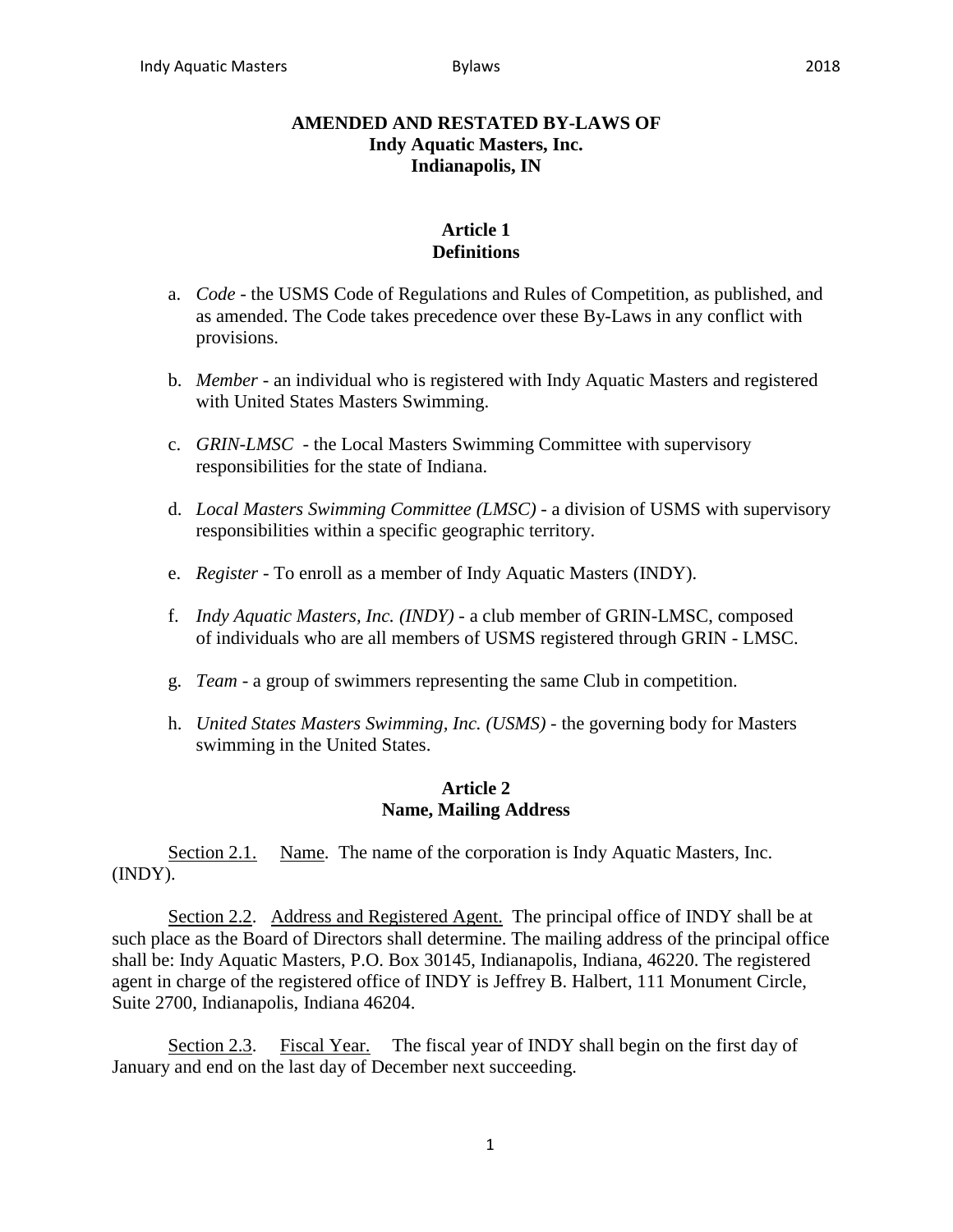# **Article 3 Purpose and Objectives**

Section 3.1. Mission. The Mission of INDY is to encourage healthier lifestyle through swimming by offering and supporting a Masters swimming program.

- INDY will encourage and promote improved physical fitness and health in adults 18 years of age or over who would like to gain and maintain fitness through swimming and encourage programs to foster this mission.
- INDY will support and encourage competitions among its members and those of other clubs.
- INDY will offer adults the opportunity to participate in a lifelong fitness and/or competitive swimming program.
- INDY will encourage the local community to sponsor and support the Masters swimming programs.
- INDY will support other local and national Masters swimming programs.
- INDY will enhance fellowship and camaraderie among Masters Swimmers.
- INDY will support and encourage the goals and objectives of USMS.

# Section 3.2. Code of Conduct.

INDY embraces the mission of USMS to promote fitness and health in adults by offering and supporting masters swimming. Participation in masters swimming is a privilege and as such, all members of INDY are expected to conduct themselves with integrity and in a sporting manner. Members of INDY shall respect and protect the privileges of others who share this mission and therefore the privileges of membership in INDY may be withdrawn or denied if the conduct of a member or prospective member is inconsistent with the mission of INDY or the best interests of the sport of swimming or those who participate in it.

INDY also maintains certain policies to guide its members, employees and contractors with respect to standards of conduct expected in all areas of involvement or participation, where certain abusive, improper or other activities inconsistent with INDY's mission could harm INDY's reputation or goodwill and otherwise result in serious adverse consequences to INDY or its members, USMS, the LMSC or the sport of swimming.

The purpose of this Code of Conduct is to affirm required standards of conduct with respect to certain types of activities and engagements facilitated by INDY.

Pursuant to Section 8.1 of these Articles, the Board of Directors of INDY shall develop and implement rules, policies and/or procedures for purposes of enforcing the requirements of this Code of Conduct.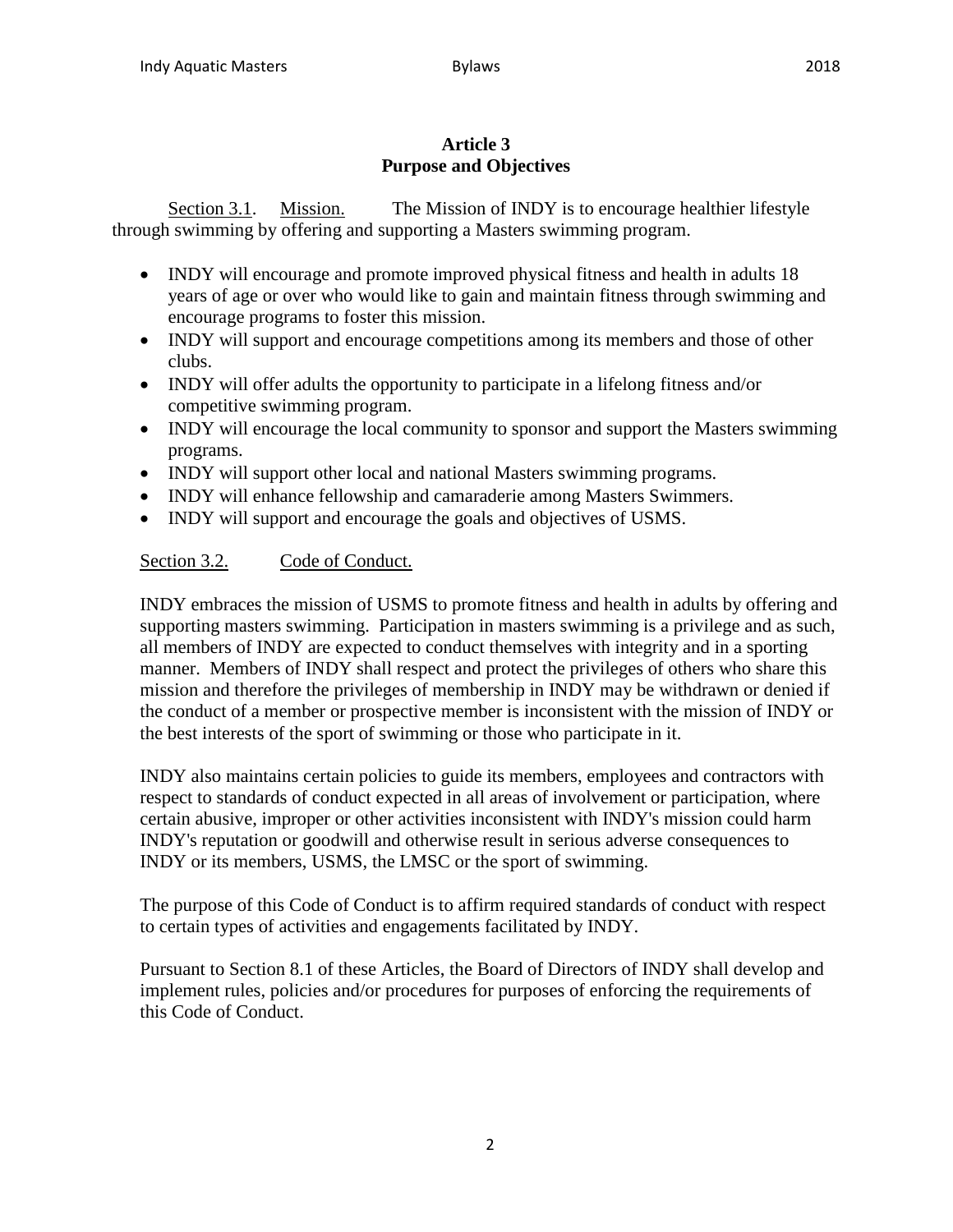Section 3.3. Athlete's Bill of Rights. INDY, in accordance with the rules of USMS, shall respect and protect the rights of every eligible individual to participate as an athlete, coach, trainer, manager, administrator, or other official in any Masters swimming competition, function, or administrative activity, so long as such competition is conducted in compliance with reasonable local, regional, national and international requirements. All members of INDY are expected to conduct themselves in accordance with and to comply with all rules and regulations of USMS and INDY, as said rules and regulations are amended from time to time.

### **Article 4 Membership and Membership Meetings**

Section 4.1. Eligibility. Any person satisfying all registration requirements of USMS and GRIN - LMSC is eligible to become a member of INDY by making written application for membership and payment of required membership fees as determined by the Board of Directors of INDY.

Section 4.2. Membership Fees. The membership fee shall be determined by the Board of Directors of INDY within its sole discretion. Unless otherwise authorized by the Board of Directors of INDY, each member of INDY expressly agrees to he or she will pay all amounts owed to INDY as and when the same shall become due and payable.

Section 4.3. Annual Meeting. There shall be an annual meeting of the membership of INDY. The annual meeting of the membership generally shall be held each year at such place within the Indianapolis metropolitan area as the Board of Directors of INDY shall specify and which shall be designated in the notice of the meeting. At the annual meeting, the Chairman and Treasurer of INDY or their designees, shall report on the activities and financial condition of INDY. In addition, the membership shall consider and act upon such other matters as may be raised consistent with the notice requirements of Section 4.5. It shall be the responsibility of the Board of Directors of INDY to make adequate plans and preparation for the annual meeting. Failure to hold the annual meeting at the designated time shall not cause a forfeiture or dissolution of INDY, nor affect the validity of any corporate action.

Section 4.4. Special Meetings. Special meetings of the membership of INDY may be called at any time by the Secretary of INDY upon resolution of the Board of Directors, upon demand of the Chairman of INDY, by written request signed by any three (3) members of the Board of Directors, or by written petition describing the purpose of the special meeting that is dated and signed by at least ten- percent (10%) of all members of INDY. A special meeting shall be held within not less than ten (10) days nor more than forty-five (45) days from notice at a place within the Indianapolis metropolitan area as designated by the Board of Directors of INDY and shall be specified in the notice of the special meeting. Notice of such special meeting and the purposes of such special meeting shall be given in accordance with the requirements of Section 4.5. No business other than that specified in the notice shall be transacted at any special meeting.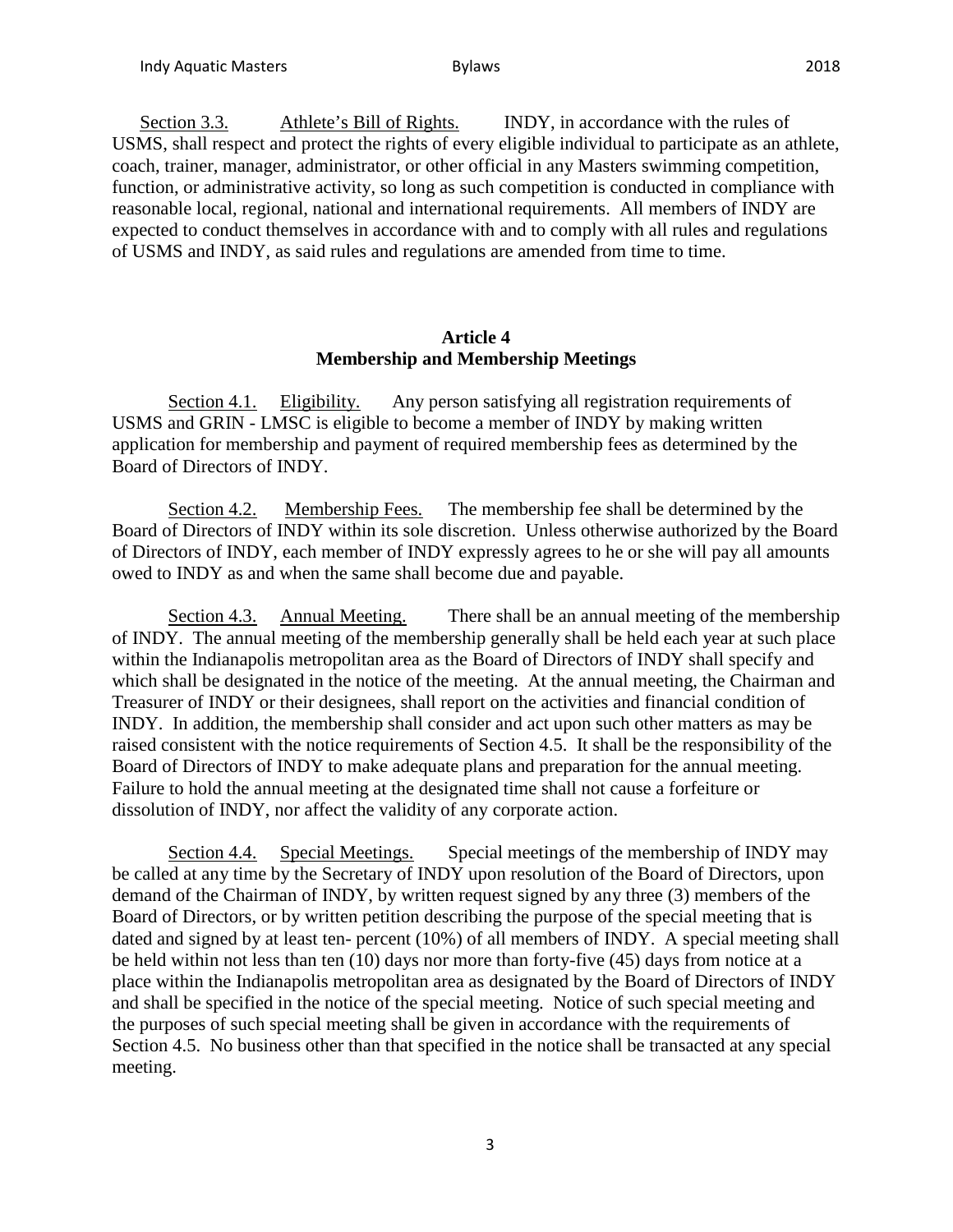Section 4.5. Notice of Meetings. Written notice stating the place, day and hour of a meeting of the membership and, in case of a special meeting or an annual meeting at which business requiring notice is to be transacted, the purpose or purposes for which the meeting is called, shall be delivered not less than ten (10) days nor more than forty-five (45) days before the date of the meeting, either personally, by regular mail or electronic mail delivery, by or at the direction of the Chairman or the Secretary, or upon a default in duty by the Secretary, by the officers or persons who called the meeting, to each member of record. If mailed, such notice shall be deemed to be delivered when deposited in the U.S. mail, in a sealed envelope addressed to the member at his or her address as it appears on the current records of INDY, with postage prepaid. If e-mailed, such notice shall be deemed delivered when sent to the member at his or her electronic mail address as it appears on the current records of INDY. The unintended failure of any member to receive notice of an annual or special meeting of the membership shall not invalidate any action, which may be taken by the membership at any such meeting.

Section 4.6. Quorum. Business requiring membership approval may not be transacted at a meeting of the membership unless a quorum of at least fifty (50) members are present in person at a meeting of the membership.

Section 4.7. Votes of Membership. Members shall be entitled to only one (1) vote upon those matters requiring membership approval at a meeting of the membership. All questions shall be decided by a vote of a majority of the members voting thereon in person. Voting by proxy is not authorized, except as otherwise provided by law, the Articles of Incorporation or these Bylaws.

Section 4.8. Means of Communication at Membership Meetings. INDY and the Board of Directors may:

- a. Permit a member to participate in an annual or special meeting, or
- b. Conduct an annual or special meeting

through the use of any means of communication by which all members participating shall simultaneously hear one another during the meeting. A member participating in the meeting by such means shall be considered present in person at the meeting.

Section 4.9. Order of Business. Except as otherwise determined by the members at such meeting, the order of business at the annual meeting of the membership shall be essentially as follows:

- a. Report on the number of members present to determine a quorum.
- b. Readings of either notice of the meeting and proof of the due publication or mailing thereof, or the waiver or waivers of notice of the meeting, as the case may be.
- c. Readings of unapproved minutes of the previous meeting of the members and the taking of necessary action regarding the same.
- d. Presentation and consideration of reports of officers, directors and committees.
- e. Report of election of board members.
- f. Unfinished business.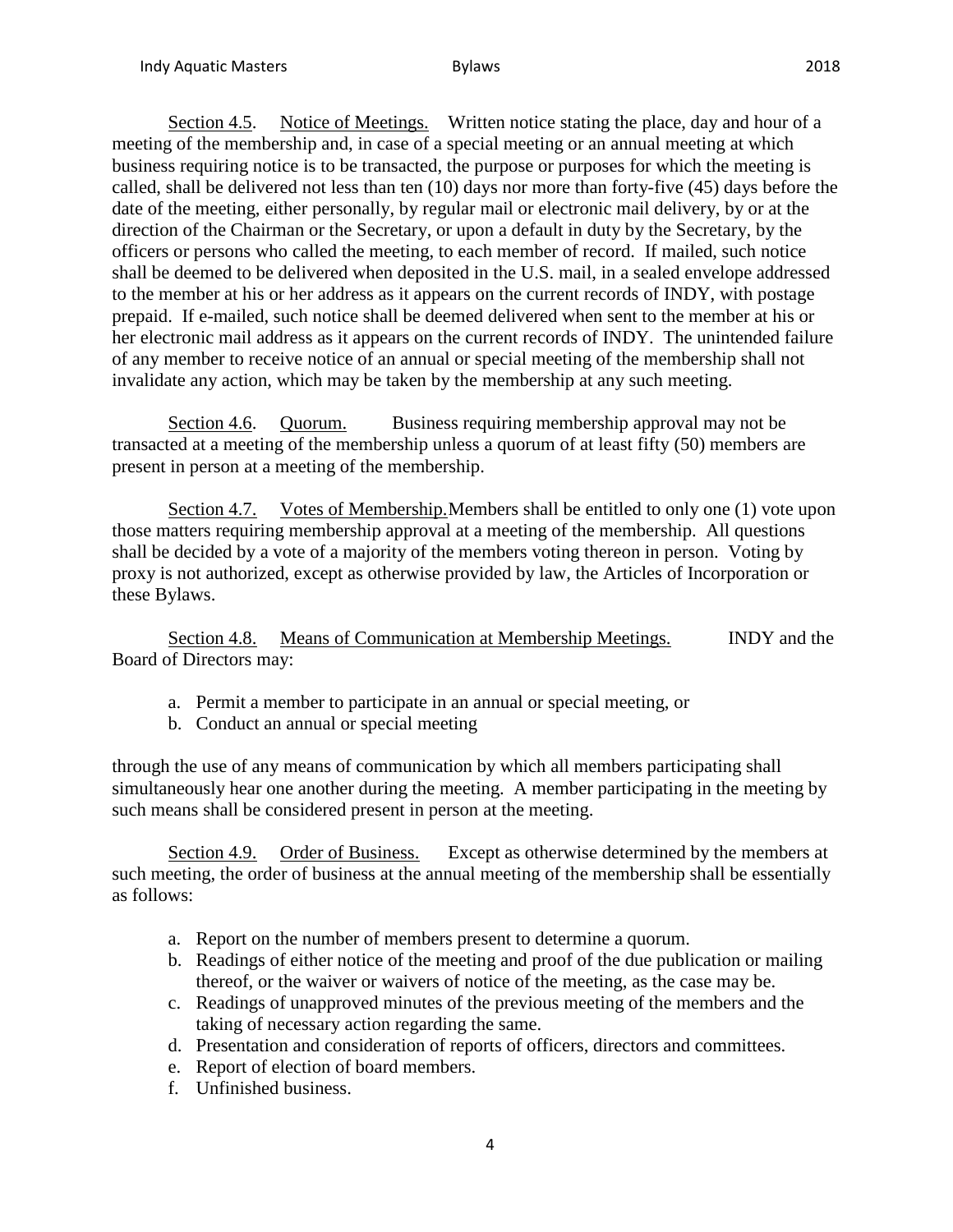- g. New business.
- h. Adjournment.

Section 4.10. Termination of Membership. Any member may withdraw from membership upon compliance with such uniform terms and conditions as the Board of Directors of INDY prescribe. A member shall be expelled from membership for cause for violations and/or conduct in contravention of INDY's mission, Code of Conduct and/or the Athlete's Bill of Rights as set forth in Section 3 or for failure to pay any amounts due to INDY.

Section 4.11. Denial of Membership and Member Discipline. Any prospective member of INDY may be denied membership, and any member may be censured, placed on probation, suspended, fined and/or expelled from INDY, if such member or prospective member engaged in any unsportsmanlike conduct as defined by applicable rules and regulations of USMS or INDY. Any member of INDY may bring a complaint on any matter for which grievances may be heard under Part 4, Participation, Conduct, Hearings and Appeals of the USMS Rule Book ("Part 4"), which is incorporated herein by reference. Specifically, complaints may be brought alleging unsporting conduct, defined in Part 4 as:

- A. Violation of the opportunity to participate, as set forth in Part 4.
- B. Discrimination in violation of Article 501 of the Rules of USMS.
- C. Any act of fraud, deception or dishonesty in connection with any USMS related activity.
- D. Any nonconsensual physical contact, obscene language or gesture, or other threatening language or conduct directed toward participants in connection with a USMS event.
- E. Any act, conduct or omission that is detrimental to the image or reputation of USMS, the LMSC or the sport of swimming.

Any conduct in contravention of Part 4 or other rules and regulations established by INDY may serve as the basis for a complaint.

Section 4.12. Member Complaints and Complaint Procedure. Any prospective member or member of INDY who reasonably believes that a basis for a complaint exists under Section 4.11 of these By-Laws and/or any prospective member or member of INDY denied membership or who has been censured, placed on probation, suspended, fined and/or expelled from INDY pursuant to Section 4.11 of these By-Laws, may file a complaint with the Chairman of the Board of Directors of INDY, unless the complaint involves the Chairman then to the Treasurer or other designated individual as determined by the Board of Directors, who shall preside over any and all proceedings concerning the complaint. The complaint shall consist of a concise statement of the circumstances giving rise to the complaint, shall be in writing and signed by the person responsible for making the complaint and include any and all documentary evidence in support of the complaint allegations. To be considered timely, a complaint must be filed within thirty (30) days of the alleged event giving rise to the complaint or within thirty (30) days of when the individual making the complaint should reasonably have had knowledge of the bases for the complaint.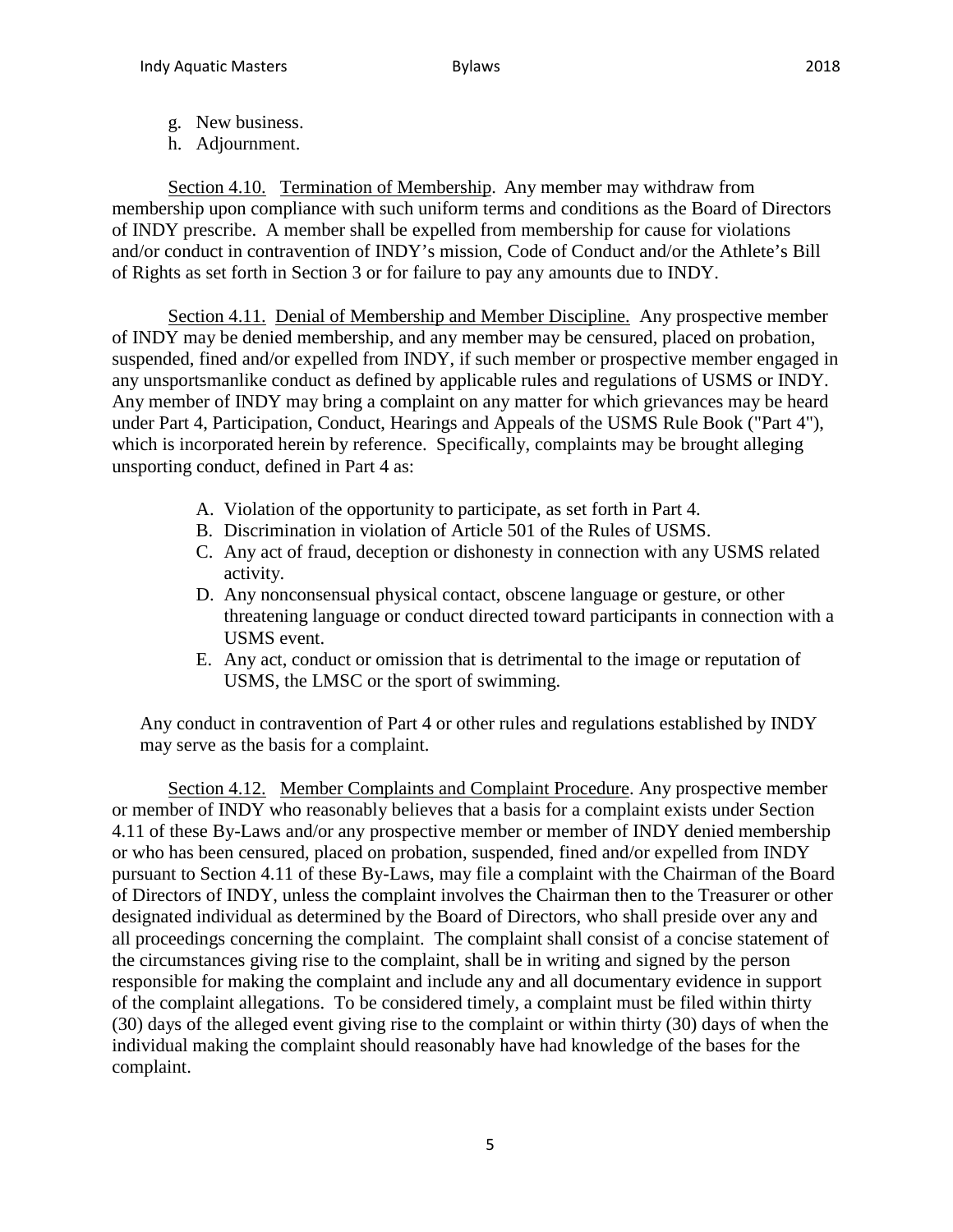Upon receipt of a timely complaint, the Chairman or his/her designee (or other designated individual in matters involving the conduct of the Chairman) in conjunction with the Review Section, discussed in Section 4.13 of these By-Laws, shall first make a determination whether the subject matter involves an issue for which a complaint may be brought. If the Chairman or his/her designee, with concurrence of the Review Section, determines that the complaint does not meet such criteria and/or determines the complaint was not filed on a timely basis, the complaint shall be dismissed and notice of the same shall be transmitted to the party bringing the complaint of the determination.

If the complaint is not dismissed, a copy of the complaint shall be transmitted to all other parties involved. In the event there are multiple parties or varying interests, the Chairman and/or his/her designee (or other designated individual in matters involving the conduct of the Chairman), with concurrence of the Review Section, may upon request of the parties or on his/her own volition realign the parties according to their interest in the matter.

The parties other than the complaining party shall have the right to make a written reply, which shall consist of a concise statement of any matter of defense to the complaint and must be made within ten (10) days from the date the copy of the complaint is transmitted to the other party(ies). Replies shall be in writing and signed by the person responsible for making the reply and include all documentary evidence supporting the reply. Any party to a complaint has the right to request hearing before the Review Section by making a timely request either at the time of initiating the complaint or within ten (10) days of either the transmission of the complaint to the responding party or ten (10) days after receipt of the responding party's reply. Upon receipt of a request for a formal hearing, the Review Section shall advise all parties in writing of their hearing rights under these guidelines. Absent a request for a formal hearing, the Review Section will issue its determination on the complaint based upon the written documents and all other evidence submitted by the parties. Any hearing conducted on a complaint shall be held at a designated location by agreement of the parties, confidentially, and participation limited to the parties, the members of the Review Section and any identified witnesses for purposes of providing evidential testimony.

With the exception of the time for making an initial complaint, for good cause shown, including excusable neglect, the period for making any response to a complaint or other time limit may be extended for a reasonable period. If a party who is the subject of a complaint fails to make a reply, then the Review Section may act on the complaint as presented, or may take evidence or information from any source.

Upon completion of its review of the complaint, any reply and all evidence provided in support of the parties respective positions, and consideration of all testimony of the parties in the event of a formal hearing, the Review Section shall make such findings as appear to be justified and reasonable to resolve the controversy. Any such findings shall be reduced to writing and transmitted by the Chairman or his/her designee (or other designated individual in matters involving the conduct of the Chairman) to the parties on behalf of the Review Section. All findings made by the Review Section are final and binding upon the parties, subject to appeal to the full Board of Directors of INDY.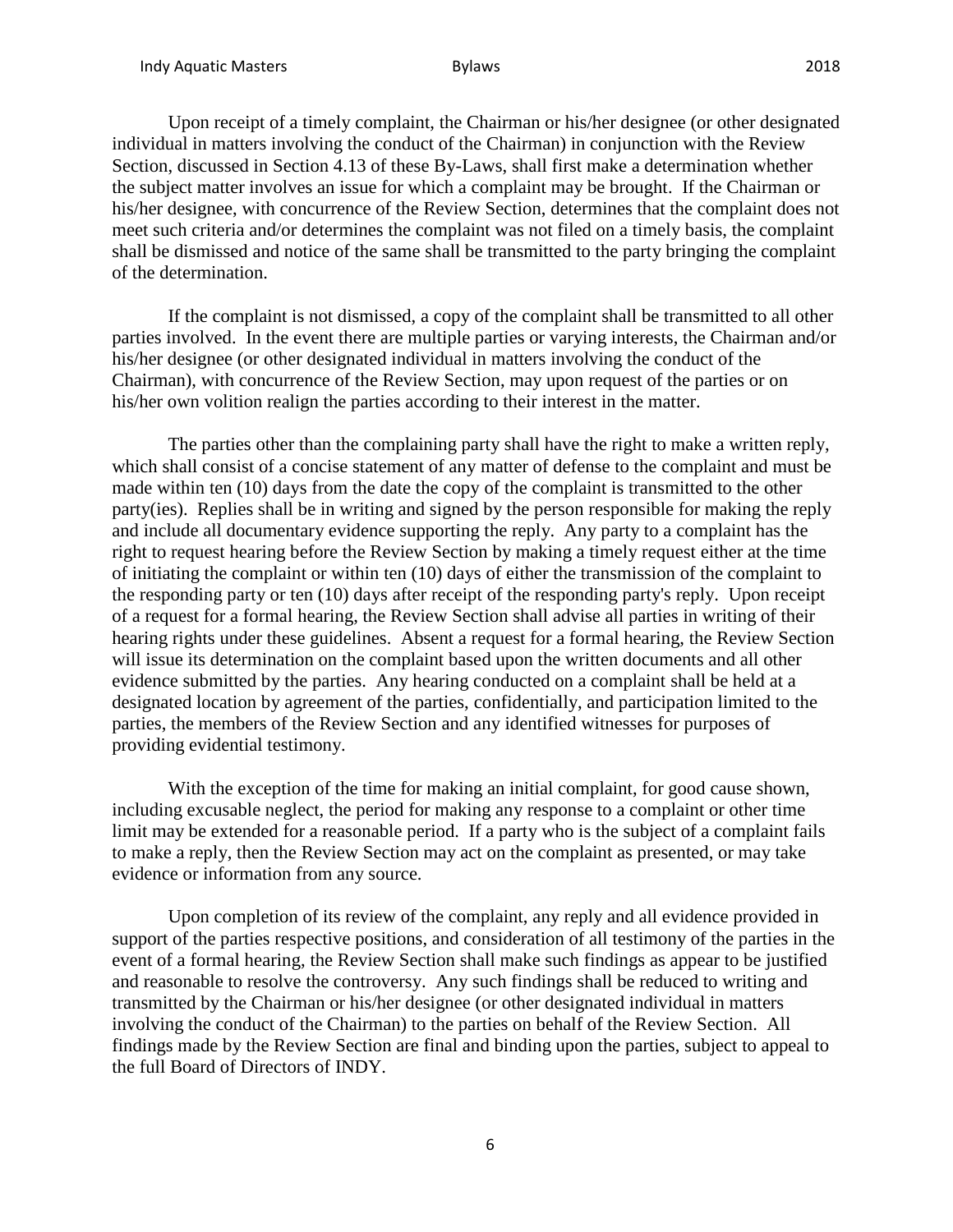Section 4.13. Review Section. The Board of Directors of INDY will annually appoint a Review Section comprised of the Chairman and no less than three (3) members from either the Board of Directors of INDY, the membership of INDY or both. At the discretion of the Chairman or his/her designee, hearings may be conducted by an attorney at law retained by the Review Section for this purpose and in such a case, the attorney shall be a voting member of the Review Section. If the attorney is not a member of USMS, he or she shall not have vote in any final determination. A quorum for any determination at the conclusion of a hearing conducted by the Review Section or any final determination made on a complaint without a hearing, shall be seventy-five percent (75%) of the members of the Review Section, but in no event less than three (3).

Section 4.14. Appeal. The decision of the Review Section will be final and binding in all cases, subject only to an appeal to the Board of Directors of INDY at the option of the applicant and thereafter consistent with any rules and regulations established by GRIN-LMSC or to the National Board of Review under Part 4. Any final decision made by the Board of Directors of INDY may be stayed pending any further appeal.

Section 4.15. Notice to Athletes. In each case, where notice is mailed to a registered athlete, it is sufficient to mail the notice to the address listed on his or her application for registration and/or electronic mail address currently listed on the corporate records of INDY.

## **Article 5 Nonprofit Status**

Section 5.1. Declaration of Non-Profit Status. INDY shall be established and maintain status as a non-profit organization under Section 501(c)(3) of the Internal Revenue Code..

Section 5.2. Limitations. INDY shall not carry on any activity not permitted to be carried on by (a) a corporation exempt from Federal income tax under  $501(c)(3)$  the Internal Revenue Code or (b) a corporation, contributions to which are deductions under  $170(c)(2)$ ,  $2005(a)(2)$  and  $2522(a)(2)$  of the Internal Revenue Code.

Section 5.3. No Political Affiliation or Assistance. INDY shall not participate in any political campaign or attempt to influence any Federal, state or local legislation and shall not participate in or intervene in, including the publication or distributing of statements, any political campaign on behalf of any candidate for public office.

### **Article 6 Dues and Fees**

Section 6.1. Registration Fee. An INDY member must complete an application and pay a registration fee, consisting of a USMS fee established by USMS, a LMSC fee established by GRIN, and an INDY annual membership fee. This fee must be paid before an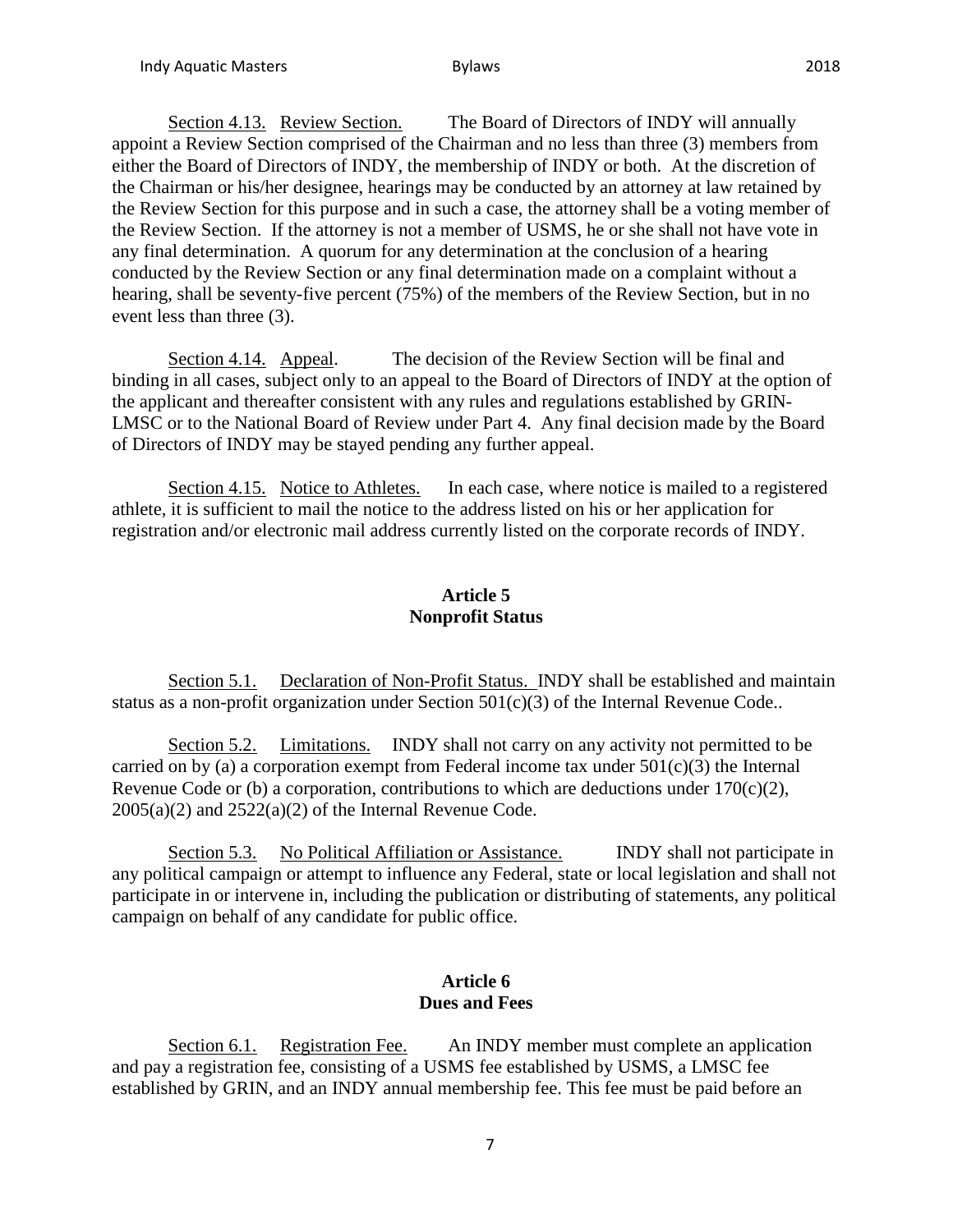## **Article 7 Registration Year**

Section 7.1. The registration year of INDY shall be November  $1<sup>st</sup>$  through December  $31<sup>st</sup>$  of the following year.

## **Article 8 Board of Directors**

Section 8.1. General Powers**.** The affairs of INDY shall be managed, controlled and conducted by, and under the supervision of, the Board of Directors subject to the provisions of the Articles of Incorporation, these Bylaws, the Act, and any other applicable law. The Board of Directors shall have the number of members, no less than three (3) and no greater than fifteen (15), as designated by resolution of the Board of Directors from time to time.

Section 8.2. Number of Directors. The Board of Directors of INDY shall be composed of a Chair (Chairman), Secretary, and Treasurer and such other officers as may be designated by the Board.

Section 8.3. Ex-Officio Directors. The Board of Directors of INDY may include exofficio directors, namely the Head Coach of INDY. The ex-officio directors shall have the same status as other directors except that they shall not have the right to vote. In matters before the Board of Directors which may directly impact and/or concern the Head Coach of INDY, the Head Coach of INDY shall be excused from any meeting of the Board of Directors at which such matters will be discussed. The Executive Committee has the authority to appoint additional ex-officio members at its discretion.

Section 8.4. Qualifications to be Nominated, to Become, or to Remain a Director.

- a. Any member of INDY shall be eligible to be nominated, elected, and remain a Director of INDY provided he/she:
	- 1. Is a registered member of INDY, USMS and GRIN.
	- 2. Is not in any material way financially interested in a competing enterprise.
	- 3. Is not closely related to an incumbent Director. As used here, "closely related" means a person who is related to the principal person by consanguinity or affinity, to the second degree or less—that is, a person who is either a spouse, child, grandparent, parent, brother, sister, aunt, uncle, nephew, or niece, by blood or in law, of the principal. However, no incumbent Director shall lose eligibility to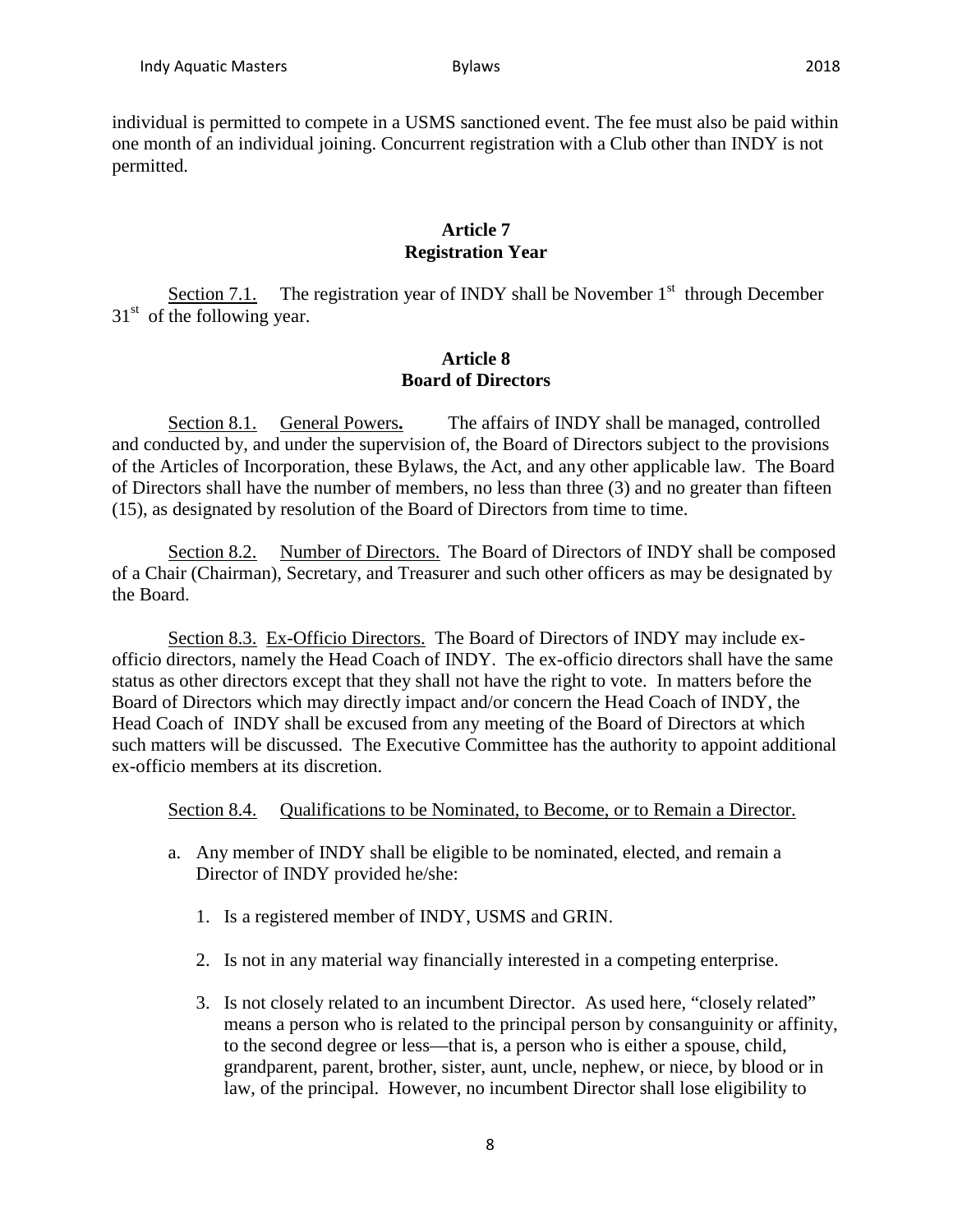remain a director or to be reappointed as a Director if he or she becomes a close relative of another incumbent Director because of a marriage to which he/she was not a party.

- 4. Notwithstanding the foregoing, the Board of Directors of INDY shall adopt a written policy which will govern the application in practice of this Bylaw section so that no employee will suffer unjust or unreasonable discrimination because of martial status or familial relationship.
- 5. A member who is in good standing of INDY and any and all affiliated state, regional and national associations.
- 6. Has never been convicted of a felony.
- 7. Is at least 18 years of age.
- 8. To remain a Director, the incumbent must not be absent for three (3) or more of the regular, special, or annual meetings of the Board of Directors of INDY during each twelve-month period, beginning with the month of his/her appointment. Upon establishment of the fact that a Director or nominee is in violation of any of the provisions of this Section, the Board of Directors of INDY shall determine what, if any, action should be taken in light of the circumstances, up to and including declaring the office vacant.
- 9. Nothing in this Section shall affect, in any manner whatsoever, the validity of any action taken at any meetings of the Board of Directors of INDY.

Section 8.5. Terms. INDY shall designate a Board of Directors who shall initially be appointed by a majority of the incorporators to serve as Directors until such Directors' death, resignation, or removal as provided by these Bylaws. A Board member shall serve for an initial term of three (3) years or until a successor is appointed and qualified, unless such term shall end sooner by death, resignation, change of residence, or vacancy. Each Director shall serve for a term of three (3) years or until his/her successor shall have been elected. Not more than five (5) Directors shall be elected in any one year. This limitation does not apply to filling vacancies either by the Board at a regular meeting or a special meeting. Any individual selected to fill a vacancy by the Board of Directors of INDY shall serve the remainder of the prior Director's term and will be eligible for re-election to the position consistent with these Bylaws. Each Director shall be eligible to serve no more than two consecutive terms of three (3) years.

Section 8.6. Board Positions. The officers and directors of INDY and the immediate past chair shall constitute the Board of Directors of INDY. The Principal Officers shall consist of a Chair (Chairman), Secretary, and Treasurer and such other officers as may be designated by the Board. The fact that a Board member may hold other positions within INDY shall not disqualify him or her from becoming a Director or from holding an Officer position The Board may appoint at-large members, as necessary and appropriate for its efficient operation. Any individual serving as an ex-officio director at the direction and discretion of the Board of Directors of INDY may not simultaneously serve as an officer of INDY.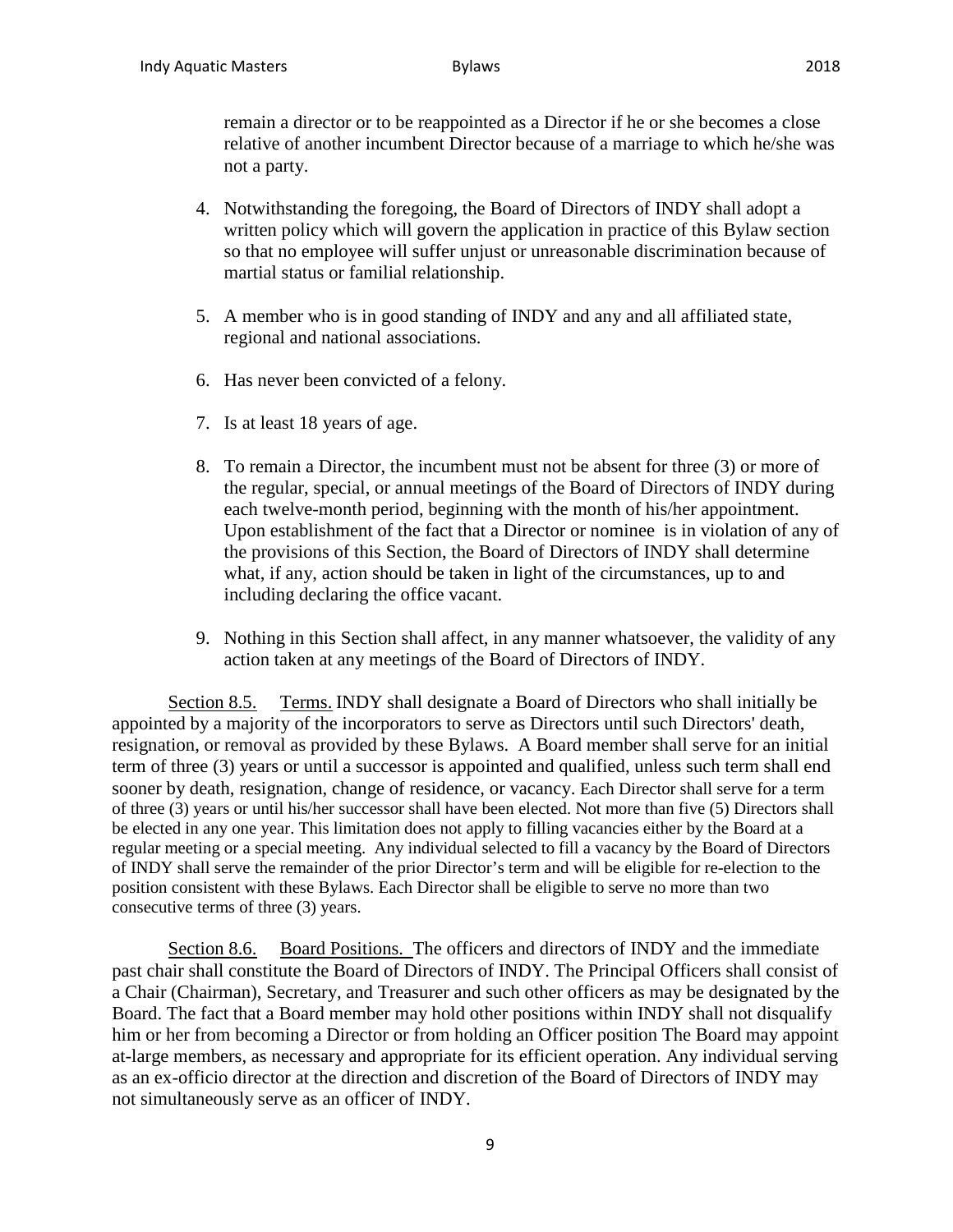Section 8.7. Powers. The Board of Directors shall have and exercise the following powers, among those otherwise permitted by law:

- a. To make, alter, amend, or repeal bylaws for the regulation and management of the affairs of INDY not inconsistent with the Act or with the Articles of Incorporation.
- b. To appoint agents and employees and to fix their compensation and the compensation of the officers of INDY.
- c. To execute instruments on behalf of INDY.
- d. To delegate one or more of the directors or to the agents and employees of INDY such powers and duties as it may deem proper.
- e. To make its own polices, rules, regulations, and procedures, not inconsistent with the Act, the Articles of Incorporation, and these Bylaws, as it may deem advisable for the management of the business and affairs of INDY.

The Board of Directors shall not have the powers that are inconsistent with the Articles of Incorporation, these Bylaws, the Act, or any other applicable law.

Section 8.8. Compensation. No Director shall be entitled to compensation for his or her services as a Director, including attendance at any meeting of the Board of Directors of INDY or of any Committee thereof. Notwithstanding the foregoing, a Director may be compensated for non-Director duties performed for INDY. If authorized by the Board of Directors of INDY, board members may also be reimbursed for expenses actually and necessarily incurred in carrying out INDY business or be granted a reasonable per diem allowance by the Board in lieu of detailed accounting.

Section 8.9. Quorum and Voting. Except where a different quorum is required under another provision of these Bylaws or law, a majority of the directors who are present immediately before a meeting begins shall constitute a quorum for the transaction of any business properly to come before the Board of Directors of INDY. Each such director shall be entitled to one (1) vote on each question that comes before a meeting of the Board. The act of a majority of the voting directors present at the meeting at which a quorum is present shall be the act of the Board of Directors of INDY.

If less than a majority of the directors is present, a majority of the Board of Directors present may adjourn the meeting from time to time; provided, further, that the Secretary shall notify any absent directors of the time and place of such adjourned meeting.

Section 8.10. Annual Meeting. There shall be a meeting of the Board of Directors of INDY, hereinafter referred to as the annual meeting of the Board, for the purpose of electing officers of INDY, and addressing such other matters as may be raised. The annual meeting of the Board of Directors may be held within thirty (30) days of the annual meeting of the INDY membership or at such other time as designated by the Board of Directors of INDY, at which time the Board of Directors may conduct the following business as appropriate to include, but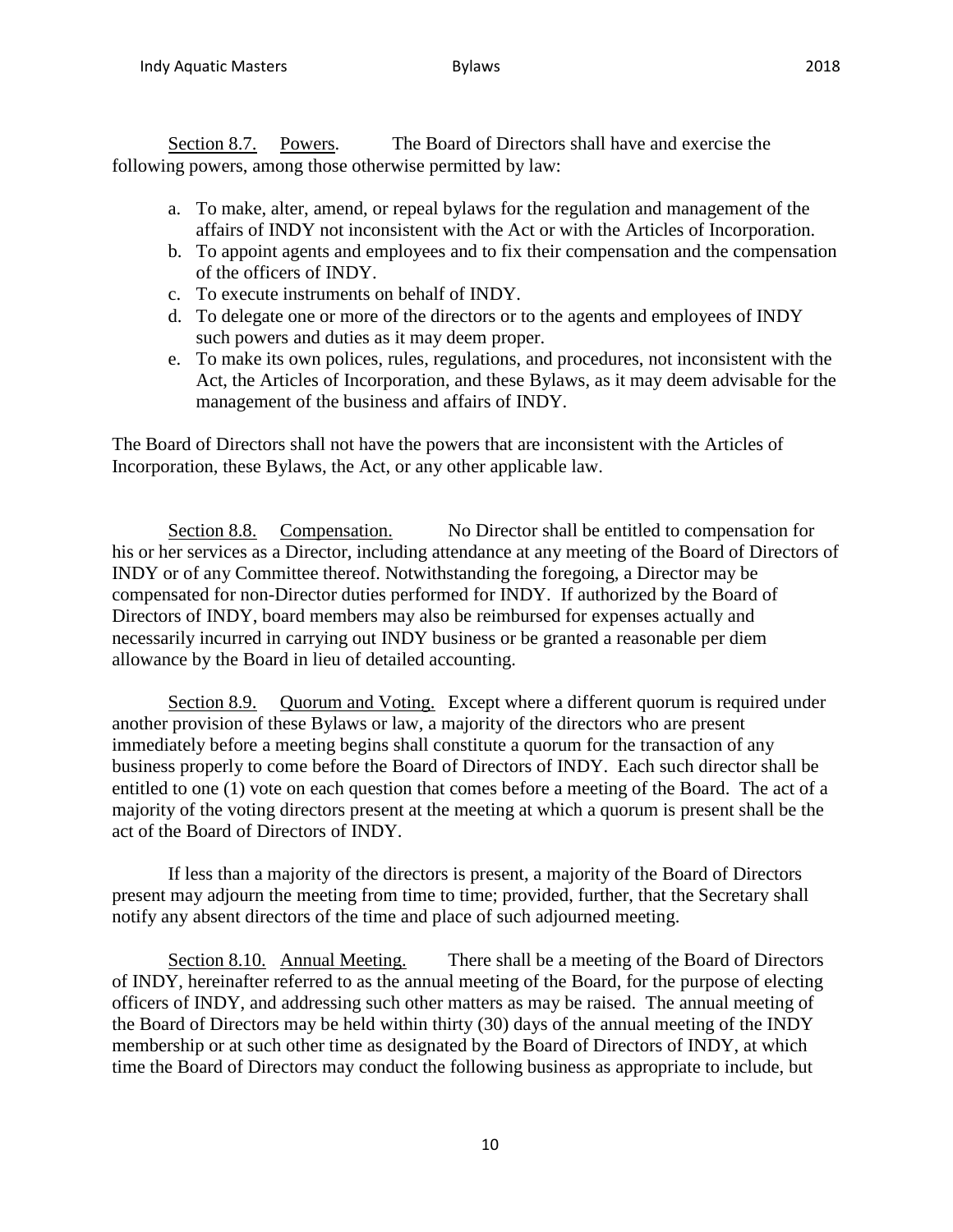not be limited to election of officers, approval of a budget for INDY; approval of membership fees; and conduct such other business as may come before the Board of Directors.

Section 8.11. Regular Meetings. A minimum of at least four (4) regular meetings shall be held each year at such time and place as designated by the Board of Directors of INDY. Such regular meetings may be held without notice other than a resolution of the Board of Directors of INDY fixing the time and place thereof.

Section 8.12. Special Meetings. The Board of Directors of INDY may hold special meetings for any lawful purpose upon proper notice, as described in Section 8.11, upon call by the Secretary, upon demand by the Chairman or upon demand by two (2) members of the Board of Directors of INDY. A special meeting shall be held at such date, time, and place as is specified in the call of the meeting and shall concern only such business as specified in the notice setting the special meeting.

Section 8.13. Notice of Meetings. Written notice of the date, time and place of each meeting of the Board of Directors of INDY shall be communicated, delivered, or mailed by the Secretary, or by the person or persons calling the meeting, to each member of the Board of Directors of INDY so that such notice is effective at least two (2) days before the date of the meeting. If mailed, such notice shall be deemed to be delivered when deposited, postage prepaid, in the United States mail addressed to the director at his or her address as it appears on INDY's current records. For this purpose, electronic mail notification shall satisfy these requirements. Written notice shall be effective at the earliest of the following:

- a. When received;
- b. Five (5) days after the notice is mailed, as evidenced by the postmark, private carrier receipt, and correctly addressed to the address listed in the most current records of INDY;
- c. On the date shown on the return receipt (or electronic notification); or
- d. Seventy-two (72) hours after the sender receives back a report that an e-mail message was transmitted successfully to the directors' e-mail address as it appears in INDY's current records.

Section 8.14. Waiver of Notice. Notice may be waived in writing, signed by the director entitled to notice, and filed with the minutes or the corporate records. Attendance at or participation in any meeting of INDY's Board of Directors shall constitute a waiver of notice of such meeting unless the director shall, at the beginning of the meeting or promptly upon the director's arrival, object to holding the meeting and does not vote for or assent to action taken at the meeting.

Section 8.15. Means of Communication. INDY and the Board of Directors may:

- a. Permit a director to participate in any regular, annual or special meeting; or
- b. Conduct any regular, annual or special meeting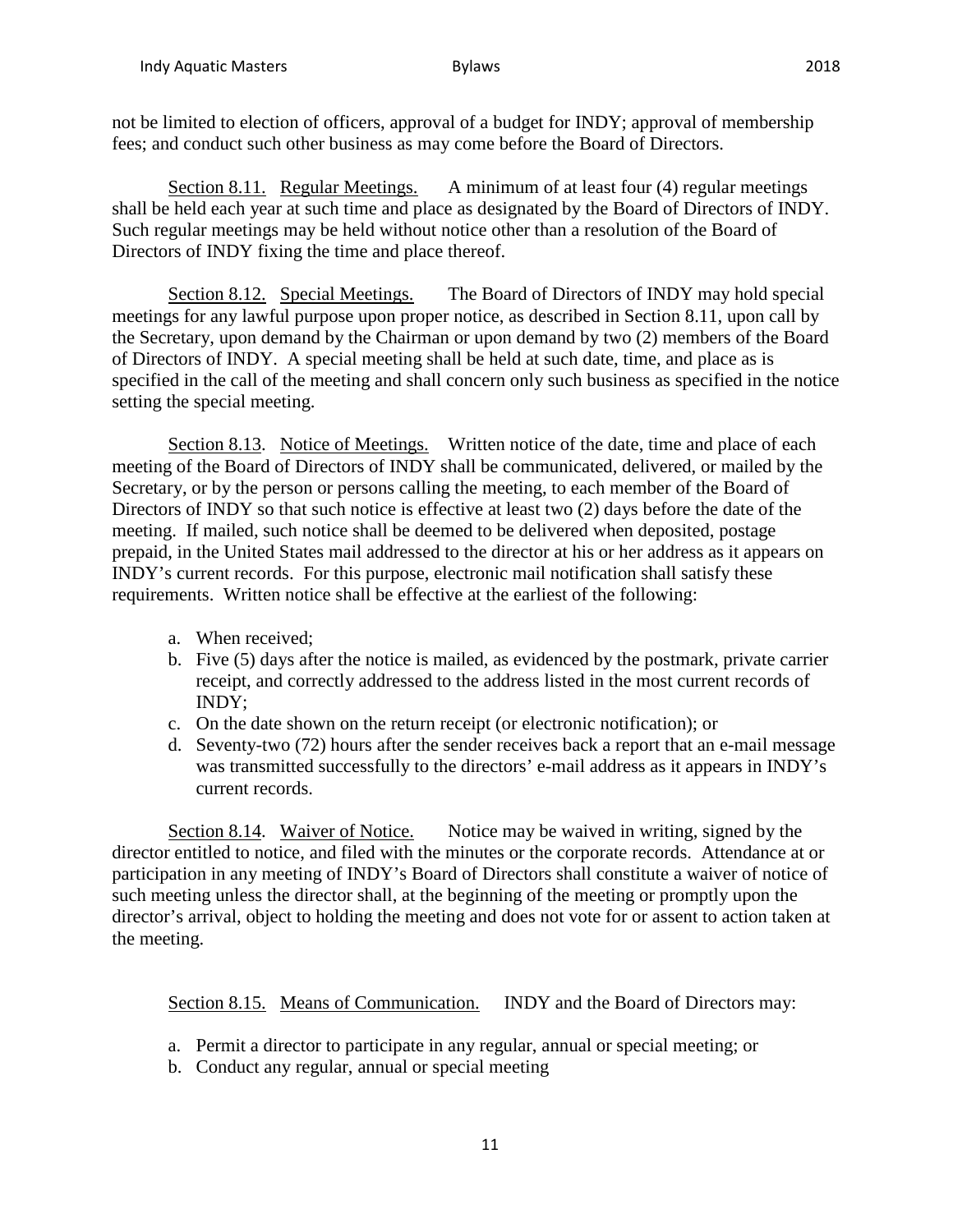through the use of any means of communication by which all directors participating may simultaneously hear each other during the meeting. A director participating in a meeting by such means shall be considered present in person at the meeting.

Section 8.16. Action by Written Consent Any action required or permitted to be taken at any meeting of the Board of Directors, or any committee thereof, may be taken without a meeting if a written consent describing such action is signed by each director or all committee members, as the case may be, and such written consent is included in the minutes or filed with the corporate records reflecting the action taken. Action taken by written consent shall be effective when the last director or committee member signs the consent, unless the consent specified prior or subsequent effective date. A consent signed as described in this Section shall have the effect of a meeting vote and may be described as such in any document.

Section 8.17. Vacancies. When a vacancy occurs on the Board of Directors for any reason other than the expiration of the director's term or an increase in the number of directors, the remaining directors shall, by majority vote, elect and/or appoint a director to serve the balance of the term vacated. Such elected director must be qualified to serve pursuant to Section 8.4. Such vacancy shall be filled by the Board of Directors within sixty (60) days from the date such vacancy occurs. Any such director selected to fill a vacancy shall serve the remainder of the applicable term for the corresponding board position and upon expiration of the term shall be eligible for re-election pursuant to the requirements of these Bylaws. When a vacancy occurs by reason of the expiration of the director's term or an increase in the number of directors, the vacancy or additional board position shall be filled by election of the membership of INDY.

#### Section 8.18. Removal of Board Members and Resignations.

- a. To remain a Director, the Director must not be absent for three (3) or more of the regular, special, or annual meetings of the Board of Directors of INDY during each twelve-month period, beginning with the month of his/her appointment. Upon establishment of the fact that a Director is in violation of any of the provisions of this Section, the Board of Directors shall determine what, if any, action should be taken in light of the circumstances, up to and including declaring the office vacant.
- b. A director may be removed by a majority vote of the Board of Directors of INDY for cause or no cause, if before any meeting of the Board of Directors of INDY at which a vote on removal will be made, the Director in question is provided advance notification of the intention to discuss his/her membership on the Board of Directors of INDY and provided the opportunity to be heard at a meeting of the Board of Directors of INDY.
- c. A director may resign at any time by written notice delivered to the Board of Directors, the Chairman or the Secretary of INDY. A resignation is effective when the notice is delivered unless the notice specifies a future date not more than sixty (60) days from the date of the written notice. The pending vacancy may be filled before the effective date by a qualified successor, but the selected successor shall not take office until the effective date of the director's resignation.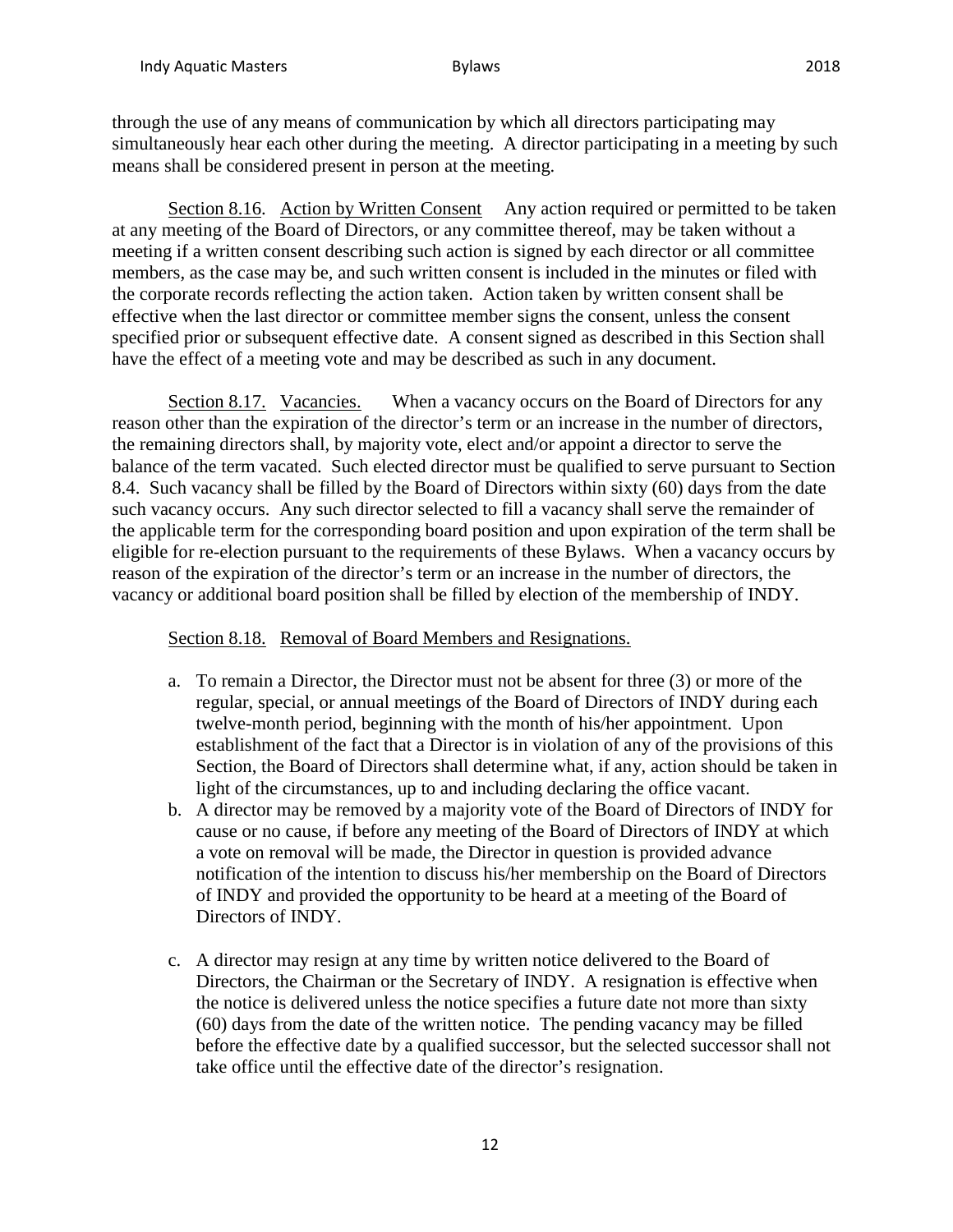d. Any vacancy created by such removal shall be filled by of the Board of Directors as described in Section 8.17.

Section 8.19. Ethics. As a trustee on behalf of INDY's membership, a director should avoid even the appearance of using his position for his or her own personal gain or for the benefit of any third parties.

Section 8.20. Conflict of Interest. Any transaction in which a Director has a material interest shall be approved in advance by the vote of a majority of all other disinterested Directors (or a Committee thereof) who have no direct or indirect interest in the transaction, provided the transaction may not be approved by a single Director. The Directors may only approve the transaction if (a) the material facts of the transaction and the Director's interest are disclosed to the Board of Directors of INDY (or to a Committee thereof), and (b) the Directors in good faith reasonably believe that the transaction does not pose an undue burden or detriment to the legitimate interests of INDY. If a majority of the Directors who have no direct or indirect interest in the transaction vote to approve the transaction, a quorum is present for the purpose of approving the conflict of interest transaction. The presence of, or a vote cast by, a Director with a material interest in the transaction does not affect the validity of any action taken under this Section 8.20 if the transaction is otherwise approved as provided for in this Section 8.20. A conflict of interest transaction is not voidable and cannot serve as the basis for imposing liability on a non-compensated Director if the transaction did not pose an undue burden or detriment to the legitimate interests of INDY at the time it was entered into or is approved as provided in this Section 8.20 or as otherwise permitted by law. In no event shall any person or other entity dealing with the Directors or Officers be obligated to inquire into the authority of the Directors and Officers to enter into and consummate any contract, transaction or other action.

#### **Article 9 Board Officers**

Section 9.1. General. The officers of INDY shall be a Chairman, a Secretary, a Treasurer, and such other officers as the Board of Directors of INDY may otherwise elect or designate from time to time. The offices of Secretary and Treasurer may be held by the same person. The fact that a Board member may hold other positions within INDY shall not disqualify him or her from holding an Officer position. Each officer shall be elected by the Board of Directors of INDY at the annual meeting of the all Directors, or as soon thereafter as may be convenient. Each officer shall serve for one (1) year and until the officer's successor is elected and qualified. The Chairman shall be elected from members of the Board of Directors of INDY. Any officer may be removed by the Board of Directors of INDY at any time, with or without cause. Any vacancy occurring in any office shall be filled by the Board of Directors of INDY, and the person elected to fill such vacancy shall serve until the expiration of the term vacated. Officers shall be eligible to serve no more than three (3) consecutive one (1) year terms in any one office.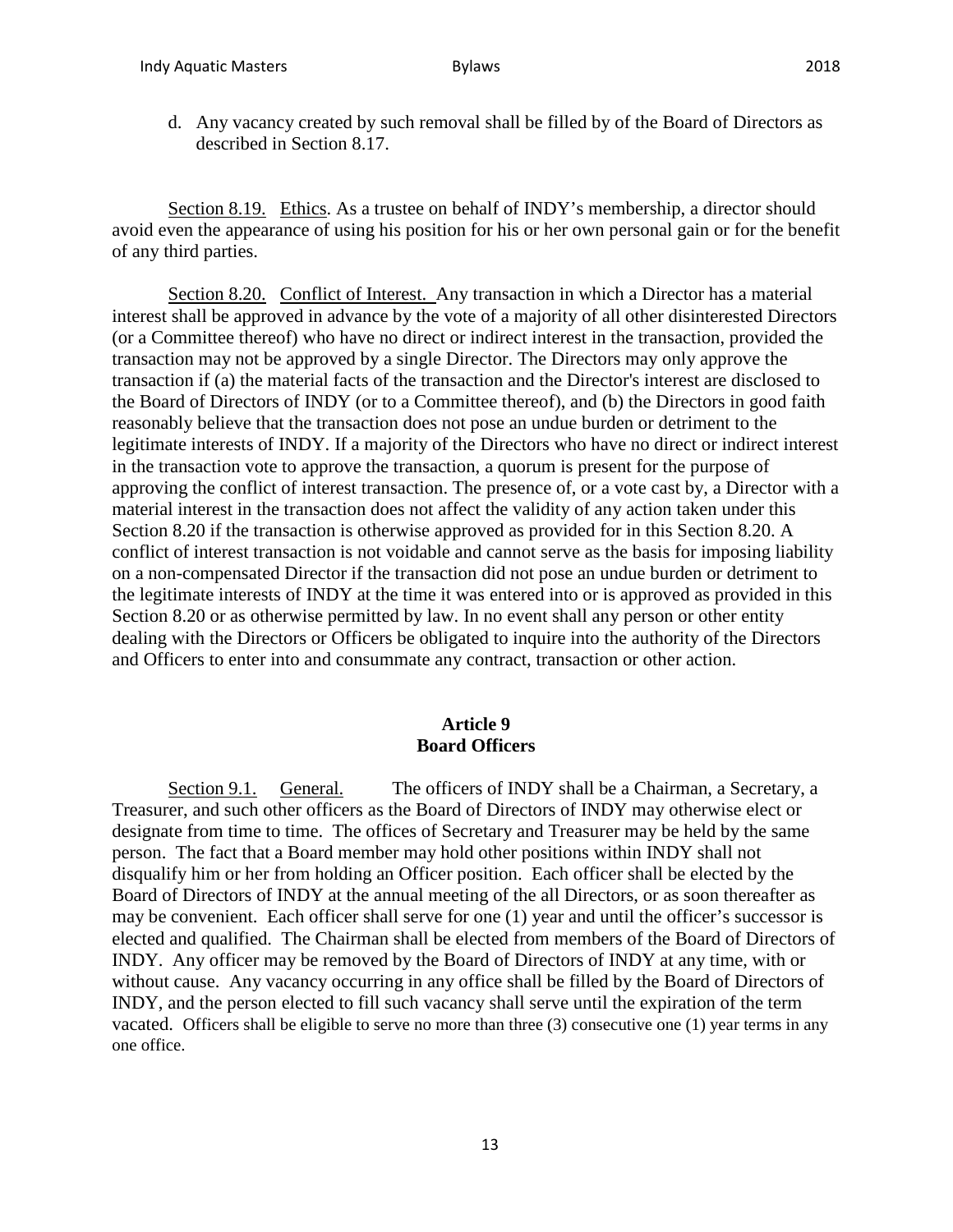## Section 9.2. Chairman. The Chairman shall:

- a. Preside at all meetings of the membership and at all meetings of the Board of the Directors of INDY.
- b. Be responsible for implementation of policies established by the Board of Directors of INDY.
- c. Sign any deeds, contracts or other instruments on behalf of INDY authorized by the Board of Directors of INDY to be executed except in cases in which the signing and execution thereof shall be expressly delegated by the Board of Directors of INDY or these Bylaws to some other officer or agent of INDY, or shall be required by the Act to be otherwise signed and executed.
- d. Serve as an ex-officio member of all committees.
- e. Perform the duties incident to the office of Chairman of INDY and such other duties as the Board of Directors of INDY may prescribe.
- f. Hold the office of Chairman for an initial term of three (3) years and thereafter subject to Section 8.5 or such other period as designated and approved by the Board of Directors of INDY.

Section 9.3. Secretary. The Secretary shall:

- a. Be the custodian of all papers, books, records, and the seal of INDY, other than books of account and financial records.
- b. Prepare, enter in the minute book, and distribute the minutes of all meetings of the membership and the Board of Directors of INDY.
- c. Serve notices, conduct correspondence, and authenticate records of INDY as necessary.
- d. Have charge of and keep up to date a list of the names and addresses of the membership or designate the function to such other employees of INDY as appropriate.
- e. Keep on file at all times a complete copy of the Articles of Incorporation and the Bylaws of INDY containing all amendments thereto (which copy shall always be open to inspection by any member of INDY).
- f. Maintain a current list of members of the Board of Directors of INDY and their respective terms of office.
- g. Perform the duties usual to such position and such other duties as the Board of Directors of INDY or Chairman may prescribe.

Section 9.4. Treasurer. The Treasurer shall:

- a. Prepare and maintain, or cause to be prepared and maintained, correct and complete records of account showing accurately the financial condition of INDY.
- b. Receive, account for, and place, or cause to received, accounted for, or place, in safekeeping as the Treasurer may from time to time prescribe, all notes, securities, and other assets coming into the possession of INDY.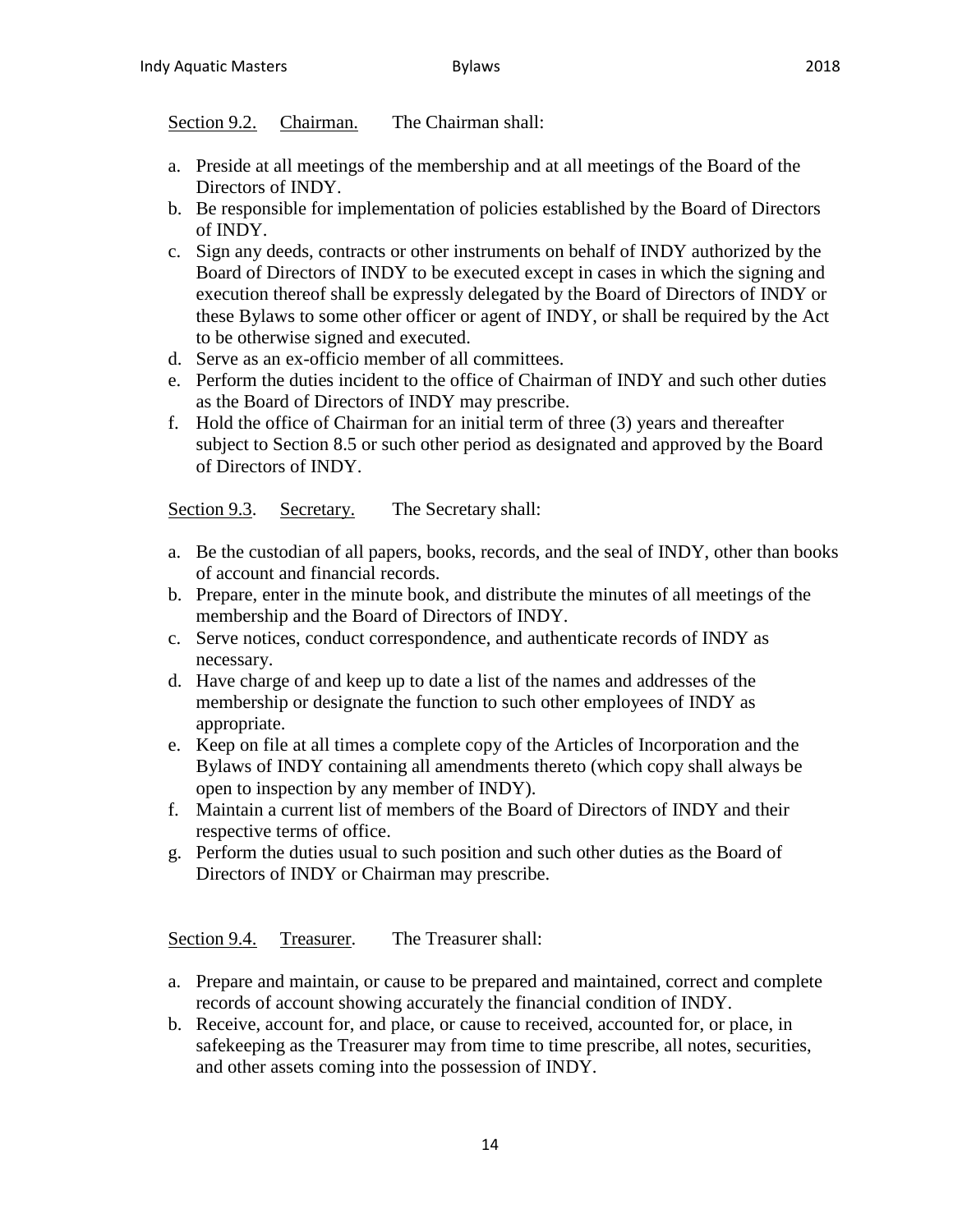- 
- c. Furnish, or cause to be furnished, whenever requested by the Board of Directors or the Chairman, a statement of the financial condition of INDY.
- d. Serve as financial advisor to INDY.
- e. Perform the duties usual to such position and such other duties as the Board of Directors of INDY or Chairman may prescribe.
- f. The Treasurer shall have authority, with the approval of the Board of Directors of INDY, to delegate to INDY the authority to appoint employees of INDY to actually and accurately carry out the responsibilities set forth in this section.

Section 9.5. Compensation. The powers, duties, and compensation of officers and agents shall be fixed by the Board of Directors of INDY.

Section 9.6. Reports. The officers of INDY shall submit at each annual meeting of the membership, reports covering the business of INDY for the previous fiscal year. Such reports shall set forth the condition of INDY at the close of such fiscal year.

Section 9.7. Other Officers. Each other officer of INDY shall perform such duties as the Board of Directors of INDY or Chairman may prescribe.

Section 9.8. Removal of Officers. Any officer may be removed by the Board of Directors of INDY whenever in its judgment the best interest of INDY will be served thereby, subject to the rights, if any, of an officer under any contract of employment. Election or appointment shall not of itself create a contractual right.

## **Article 10 Committees**

Section 10.1. General. The Chairman, with the approval of the Board of Directors of INDY, may establish committees and appoint members of the Board of Directors of INDY to serve on such committees to accomplish the goals and perform the programs of INDY. Such committees shall have such responsibilities and powers as the Chairman or the Board of Directors of INDY shall specify and shall be subject to the authority and supervision of the Board of Directors of INDY.

Section 10.2. Organization and Operation. Committees of the Board of Directors of INDY shall comprise not less than two (2) individuals, all of whom shall be members of the Board of Directors of INDY and/or designated individuals selected, at the discretion of the Board of Directors of INDY from the INDY membership. Meetings of a committee shall be called by the Chairman of the committee or by a majority of the committee. Any expenditure of corporate funds by a committee shall be approved by the Board of Directors of INDY. Committee members shall serve for terms that expire with each annual meeting, unless longer terms are specified by the Board of Directors of INDY. Committee members may be removed by the Chairman, with or without cause.

Section 10.3. Executive Committee. The Executive Committee shall consist of the officers, legal counsel, and the immediate past Chairman, provided that no person shall take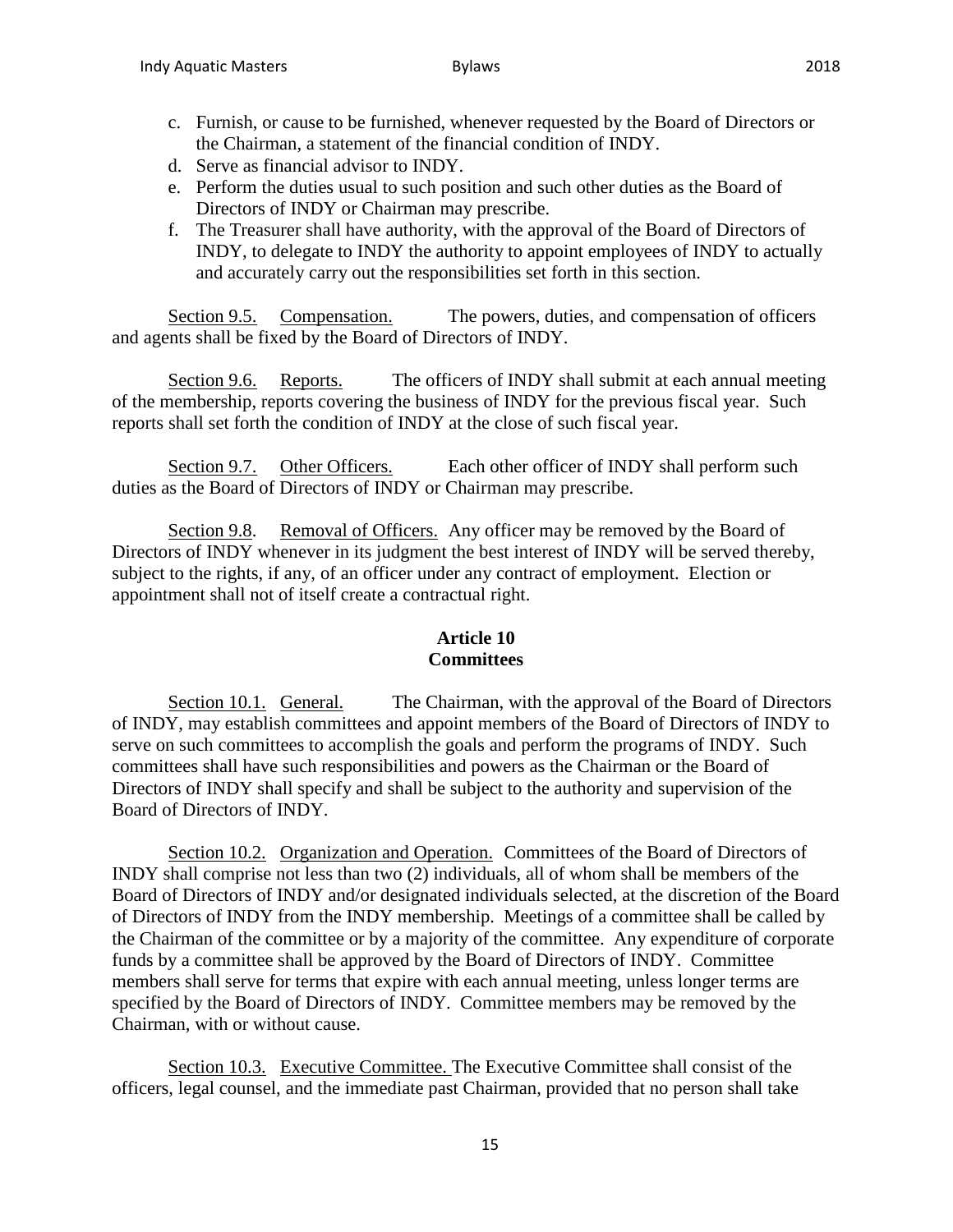more than one seat on the Executive Committee. Meetings of the Executive Committee shall be called by the Chairman as necessary. The Executive Committee shall have authority to act for and to create and execute policy between meetings.

Section 10.4. Discretionary Committees. The Chairman may appoint chairs for the following committees at the annual business meeting of Board of Directors of INDY as appropriate and necessary based on the current needs of INDY, which may include but not be limited to:

Coaches Communication Compensation Facilities Fundraising **Grievances Competition** Membership Multi-Sport **Outreach** Safety Social Technology

The Chairman shall charge each committee with its duties.

Section 10.5. Legal Counsel. The Chairman may appoint legal counsel for INDY. Legal counsel shall be a non-voting member of the Executive Committee and shall serve in such other capacities as directed by the Chairman.

### **Article 11 Indemnification**

Section 11.1. Indemnification by Corporation. Each person who is or was a director, officer or representative of INDY (including the heirs, executors, administrators or estate of such person) shall be indemnified by INDY to the full extent permitted by the Nonprofit Corporation Law of the state of Indiana against any liability, cost or expense incurred in the capacity as director, officer or representative of INDY, or arising out of the status as a director, officer or representative of INDY that may be incurred by him or her in connection with or resulting from any claim, action, suit or proceeding:

- a. if such person is wholly successful with respect thereto, or
- b. if not wholly successful, then if such person is determined as provided by Section 11.3 to have acted in good faith, in what he or she reasonably believed to be the best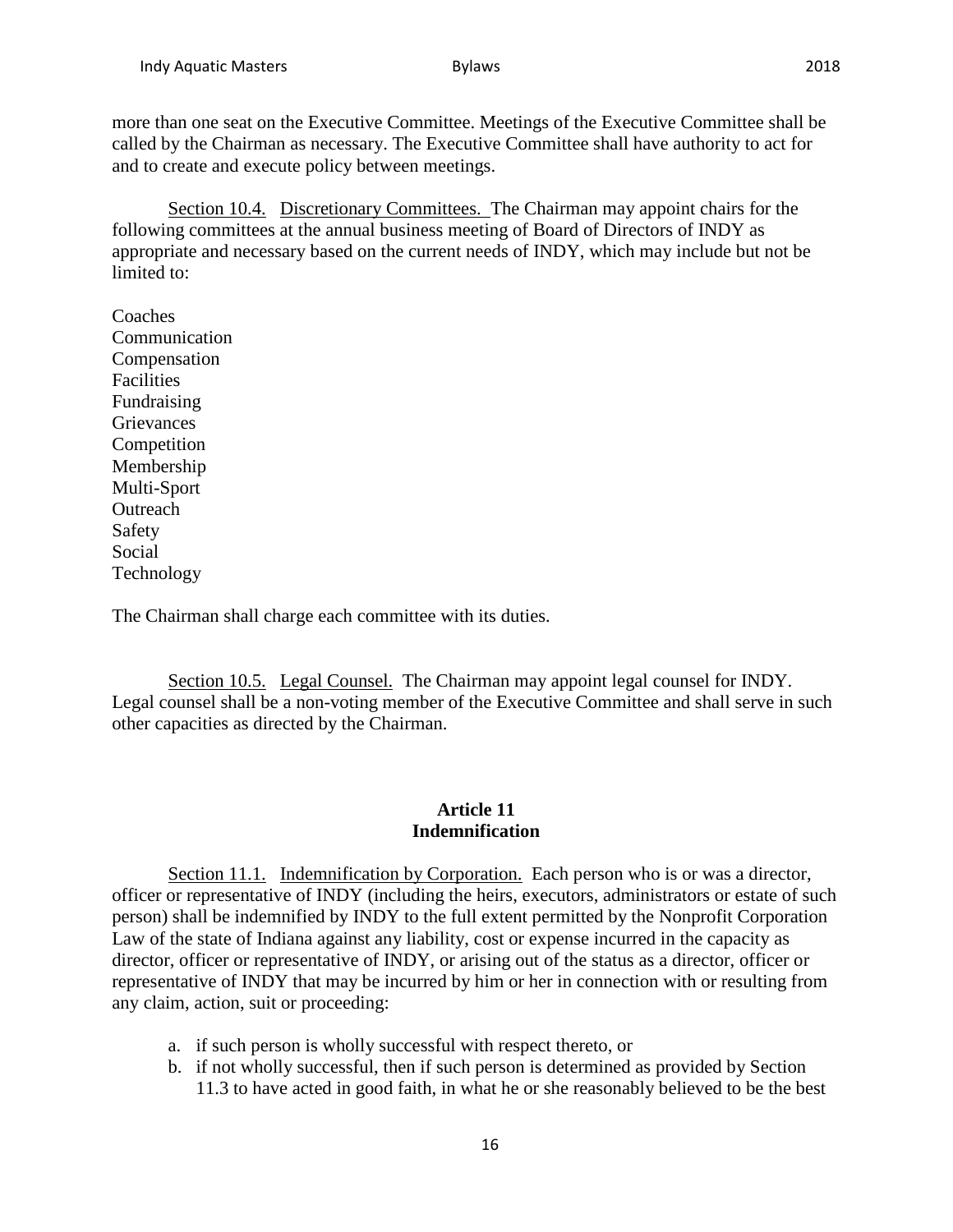interests of INDY (or, in any case not involving the person's official capacity with INDY, in what he or she reasonably believed to be not opposed to the best interests of INDY) and, in addition, with respect to any criminal action or proceeding, is determined to have had reasonable cause to believe that the conduct was lawful (or no reasonable cause to believe that conduct was unlawful). The termination of any claim, action, suit or proceeding, by judgment, settlement (whether with or without court approval), shall not create a presumption that a person did not meet the standards of conduct set forth in this Article 11.

### Section 11.2. Definitions.

- a. As used in this Article 11, the terms "claim, action, suit, or proceeding" shall include any threatened, pending, or completed claim, action, suit, or proceeding and all appeals thereof (whether brought by or in the right of INDY, any other corporation or otherwise), civil, criminal, administrative, or investigative, whether formal or informal, in which a person (or his or her heirs or personal representatives) may become involved, as a party or otherwise:
	- 1. By reason of his or her being or having been a director, officer, employee or agent of INDY or of any corporation where he or she served as such at the request of INDY; or
	- 2. By reason of his or her acting or having acted in any capacity in a corporation, partnership, joint venture, association, trust or other organization or entity where he or she served as such at the request of INDY; or
	- 3. By reason of any action taken or not taken by him or her in any such capacity, whether or not he or she continues in such capacity at the time such liability or expense shall have been incurred.
- b. As used in this Article 11, the terms "liability" and "expense" shall include, but shall not be limited to, counsel fees and disbursements and amounts of judgments, fines, or penalties against, and amounts paid in settlement by or on behalf of, a person.
- c. As used in this Article 11, the term "wholly successful" shall mean:
	- 1. Termination of any action, suit, or proceeding against the person in question without any finding of liability or guilt against him or her;
	- 2. Approval by a court, with knowledge of the indemnity herein provided, of a settlement of any action, suit, or proceeding, or
	- 3. The expiration of a reasonable period of time after the making of any claim or threat of any action, suit, or proceeding without the institution of the same, without any payment or promise made to induce a settlement.

Section 11.3. Entitlement to Indemnification. Every person claiming indemnification hereunder (other than one who has been wholly successful with respect to any claim, action, suit, or proceeding) shall be entitled to indemnification: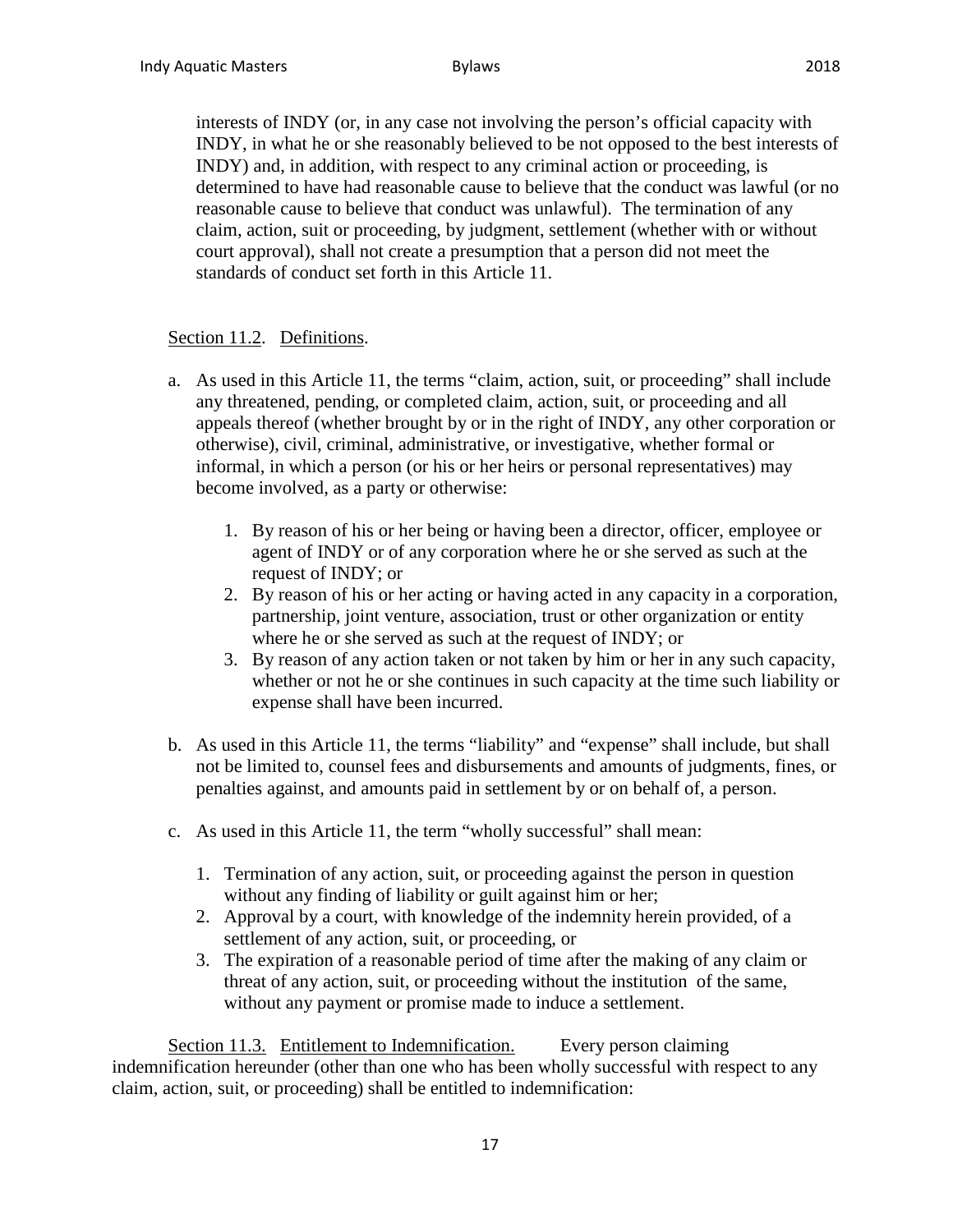- a. If special independent legal counsel, which may be regular counsel of INDY or other disinterested person or persons, in either case selected by the Board of Directors of INDY (such counsel or person or persons being hereinafter called the referee), shall deliver to INDY a written finding that such person has met the standards of conduct set forth in the preceding Section 11.1; and
- b. If the Board of Directors of INDY, acting upon such written finding, so determines the person claiming indemnification shall, if requested, appear before the referee and answer questions, which the referee deems relevant and shall be given ample opportunity to present to the referee evidence upon which he or she relies for indemnification. INDY shall, at the request of the referee, make available facts, opinions, or other evidence in any way relevant to the referee's findings, which are within the possession or control of INDY.

Section 11.4. Relationship to Other Rights. The right of indemnification in this Article 11 shall in be in addition to any rights to which any person may otherwise be entitled.

Section 11.5. Extent of Indemnification. Irrespective of the provisions of this Article 11, the Board of Directors of INDY may, at any time from time to time, approve indemnification of members, directors, officers, employees, agents or other persons to the fullest extent permitted by the Act, any other applicable law, or, if not permitted, then to any extent not prohibited by such law, whether on account of past or future transactions.

Section 11.6. Advancement of Expenses. Expenses incurred with respect to any claim, action, suit or proceeding may be advanced by INDY, by action of the Board of Directors of INDY, prior to the final disposition thereof upon receipt of an undertaking by or on behalf of the recipient to repay such amount unless he or she is entitled to indemnification.

Section 11.7. Purchase of Insurance. The Board of Directors of INDY is authorized and empowered to purchase insurance covering INDY's liabilities and obligations under this Article 11 and insurance protecting INDY's directors, officers, employees, agents, or other persons.

### **Article 12 Contracts, Checks, Loans, Deposits, and Gifts**

Section 12.1. Contracts. The Board of Directors of INDY may authorize one (1) or more officers or agents of INDY to enter into any contract or to execute or to deliver any instrument on its behalf. Such authorization may be general or confined to specific instances. Unless so authorized by the Board of Directors of INDY or by these Bylaws, no officer, agent or employee shall have any power to bind INDY or to render it liable for any purpose or amount.

Section 12.2. Checks. All checks, drafts, or other orders of payment of money by INDY shall be signed by such person or persons as these Bylaws or the Board of Directors of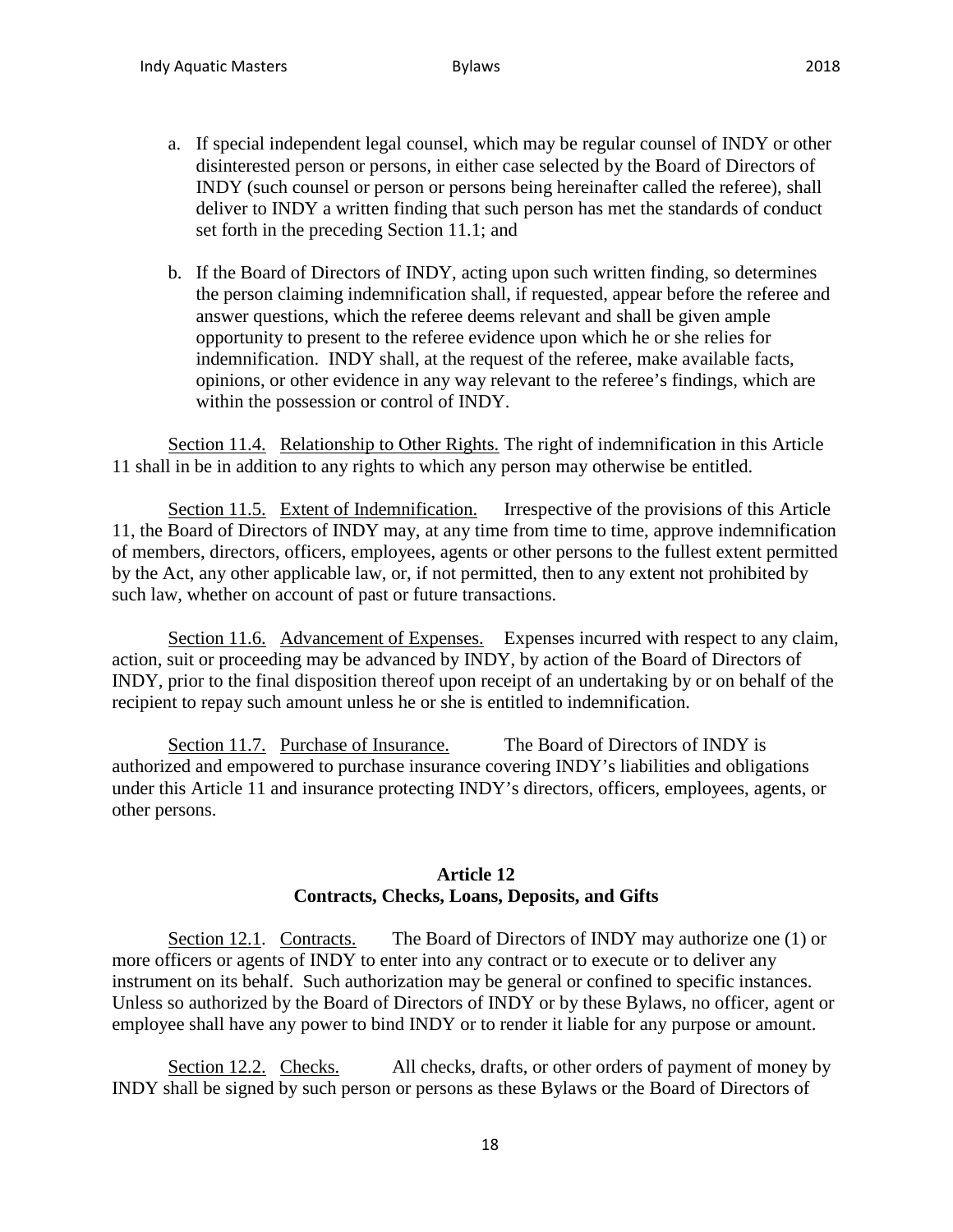Section 12.3. Loans. Unless authorized by the Board of Directors of INDY, no loan shall be made by or contracted for on behalf of INDY and no evidence of indebtedness shall be issued in its name. Such authorization may be general or confined to specific instances. Any such loan or evidence of indebtedness shall be signed by such person or persons as these Bylaws or the Board of Directors of INDY may from time to time designate by resolution.

Section 12.4. Deposits. All funds of INDY shall be deposited to its credit in such bank, banks, or other depositaries as the Board of Directors of INDY may designate. Such designation may be general or confined to specific instances.

Section 12.5. Gifts. The Board of Directors of INDY may accept on behalf of INDY any gift, bequest, device, or other contribution for the purposes of INDY on such terms and conditions as the Board of Directors of INDY shall determine.

## **Article 13 Dissolution**

Section 13.1. Distribution of Assets. Upon dissolution, the Board of Directors of INDY will, after paying or making provision for the payment of all the liabilities of INDY, dispose of all the assets of INDY exclusively for the purposes of INDY to the GRIN LMSC to be used exclusively for educational or charitable purposes, or, if the GRIN LMSC is not then in existence, is not then an organization exempt as a charitable organization under the Internal Revenue Code of the United States, as amended, organized at such time for purposes substantially the same as those of INDY, or organized and operated exclusively for charitable, educational, religious or scientific purposes that qualify as an exempt organization or organizations under Section 501(c)(3) of the Internal Revenue Code, as the Board of Directors of INDY determines and to which contributions, bequests, and gifts are deductible for income tax purposes, such assets shall be distributed to such a corporation or other entity as determined by the Board of Directors of INDY, to be used exclusively for educational or charitable purposes.

### **Article 14 Miscellaneous**

Section 14.1. Membership in Other Organizations. INDY may become a member in other nonprofit organizations, association, partnerships, joint ventures when the Board of Directors of INDY finds that the general or long-term interests of its membership will be served by such investments or participation.

Section 14.2. Accounting System and Reports. The Board of Directors of INDY shall cause to be established and maintained a complete accounting system. The Board of